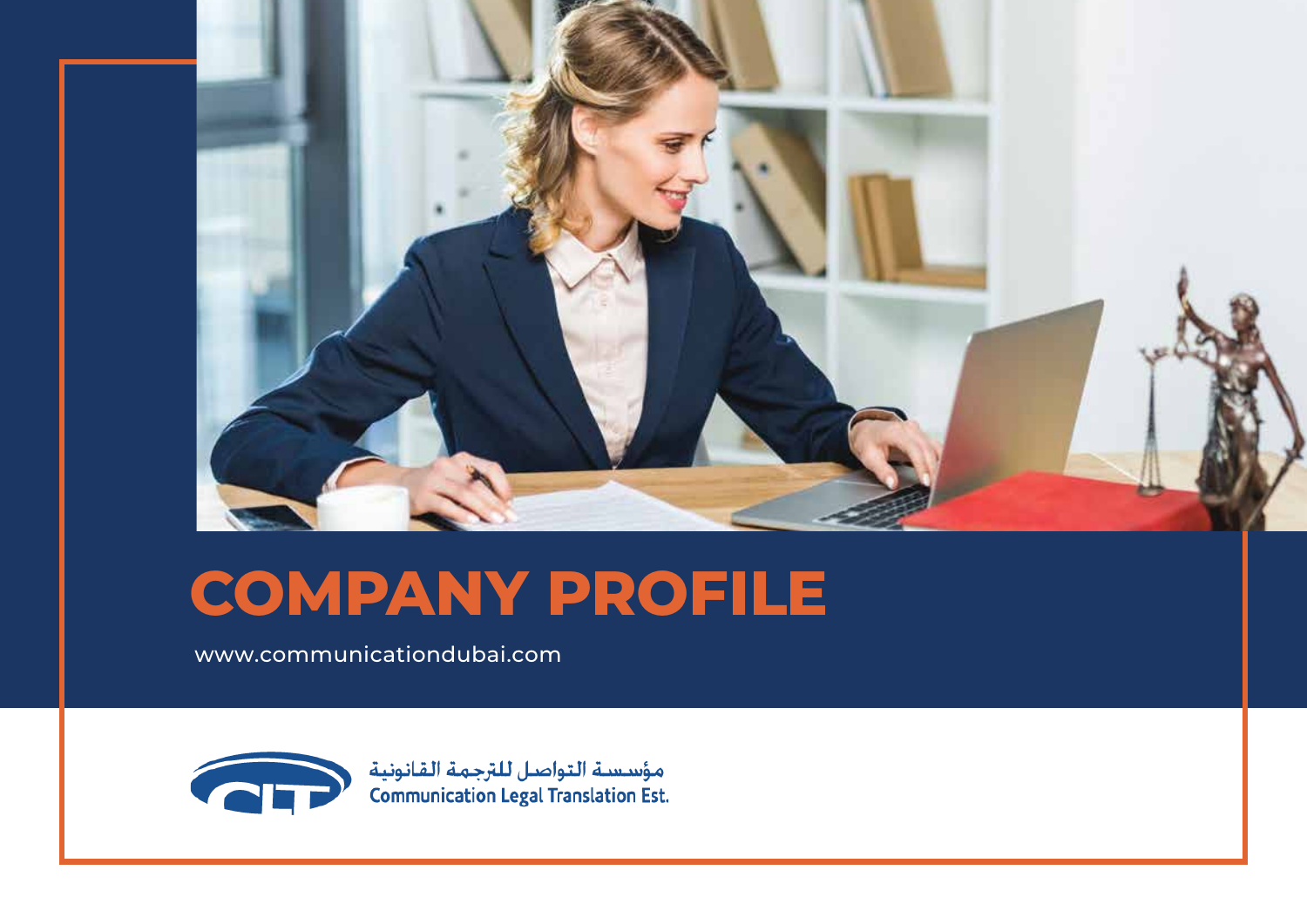# **Certified Legal Translation Approved by the UAE Ministry of Justice**



**CERTIFIED BY UAE Ministry of Justice**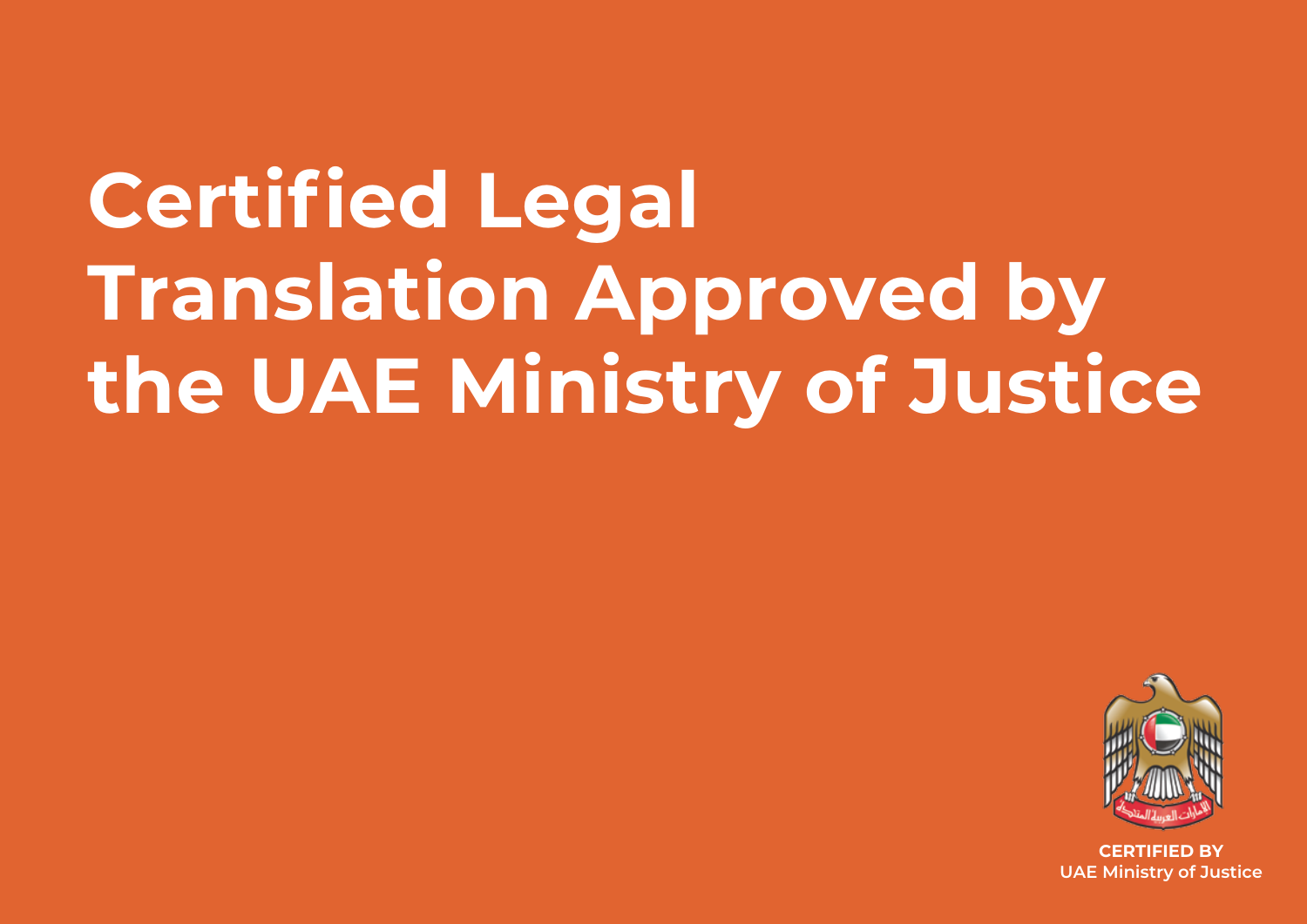### ABOUT US

Established in 1996, Communication Legal Translation Est. (CLT) has gained wide-spread recognition since its inception as a regional pioneer in legal and commercial translation services.

Based in the Middle East leading business hub of Dubai we are dedicated to meeting our clients´ commercial goals and exceeding their expectations. Towards this goal, we have evolved to provide a full range of timely accurate and cost effective translation services to law firms, advertising and public relations agencies banks and financial institutions, computer firms and training companies, among other notable organizations and individuals from all sectors of the economy.

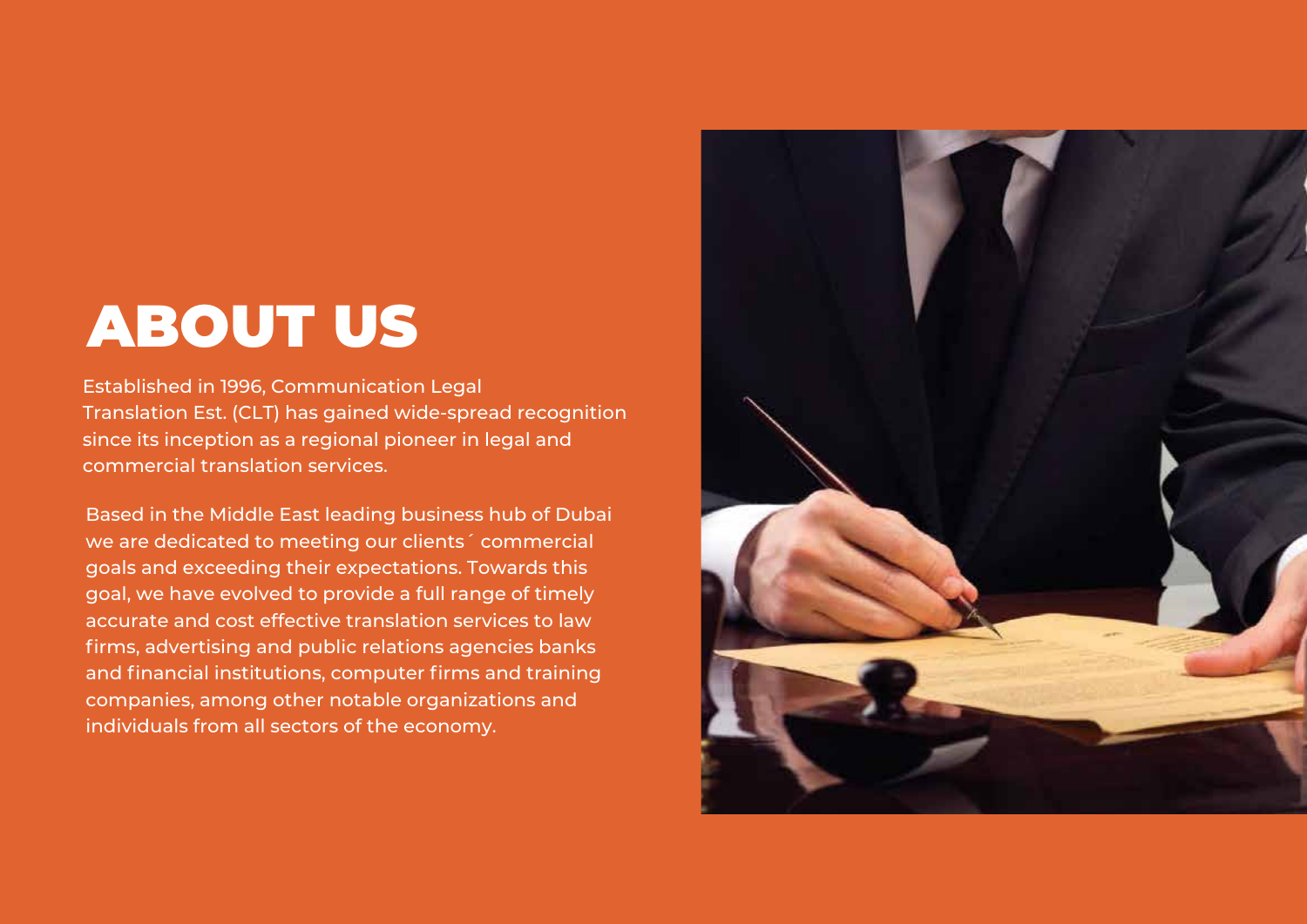#### **Communication Legal Translation**

Communication Legal Translation Est. has mastered the provision of quality Translation Services as the pioneering leaders in this field since 1996.

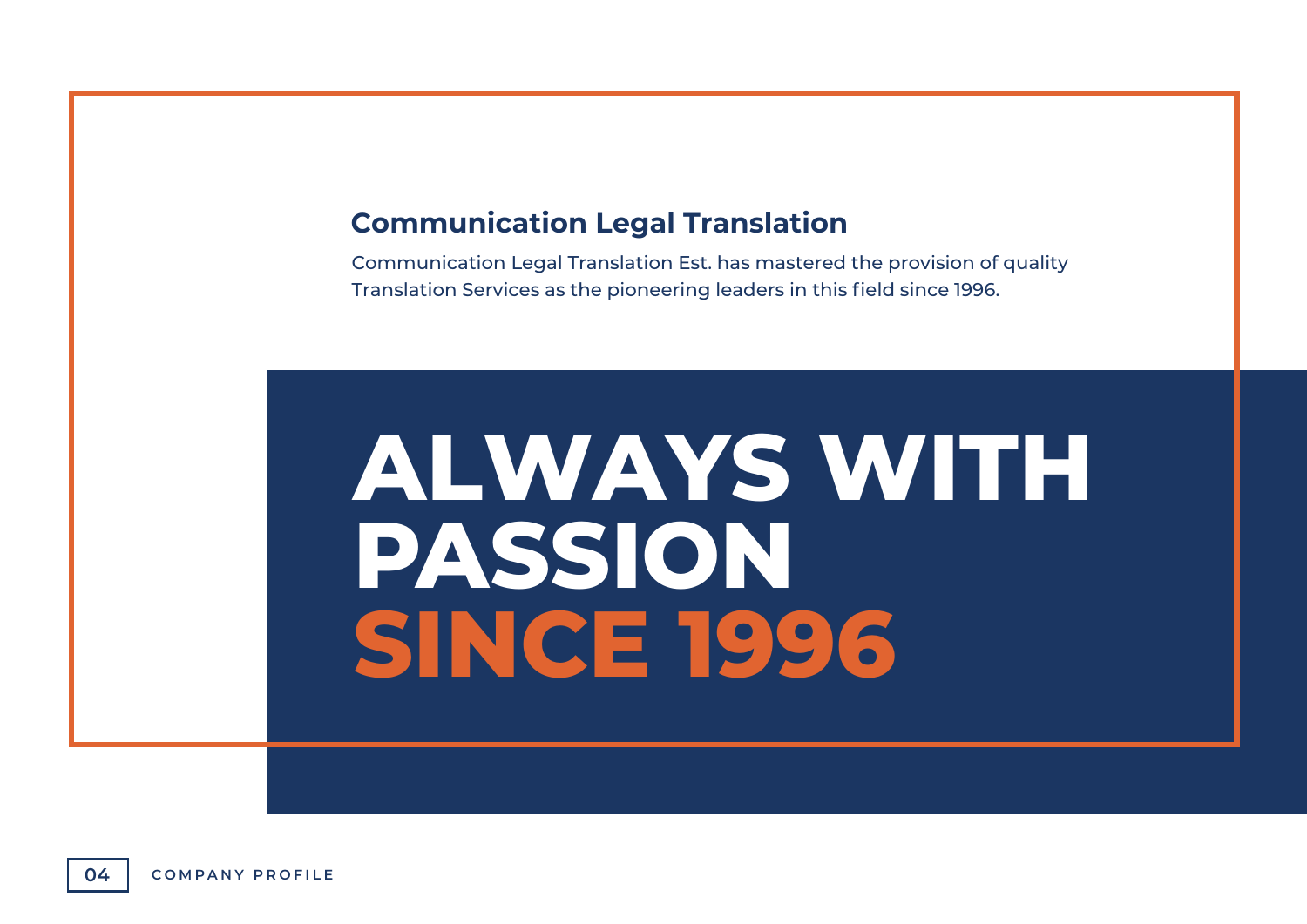Expanding over more than 55 Services, our Translation Services in more than 75 languages are an achievement that speaks volumes about Communication Legal Translation Est. (CLT) as the most prominent Translation Services in UAE and Translation Services in Dubai for the past 25 years. Our highly trained translators have acquired matchless skills and expertise to make us the ultimate destination for exact and precise Translation Services.

The astonishingly affordable prices at which we provide quality rich Translation Services correspond to our organizational vision of perfect serving our clients in a professional manner. Our master translators can produce beautiful translations of a wide range of documents such as Advertisement Campaigns, Company Profiles, Accounting and Auditing Reports, Business Plans, Training and Education and Training Materials etc.

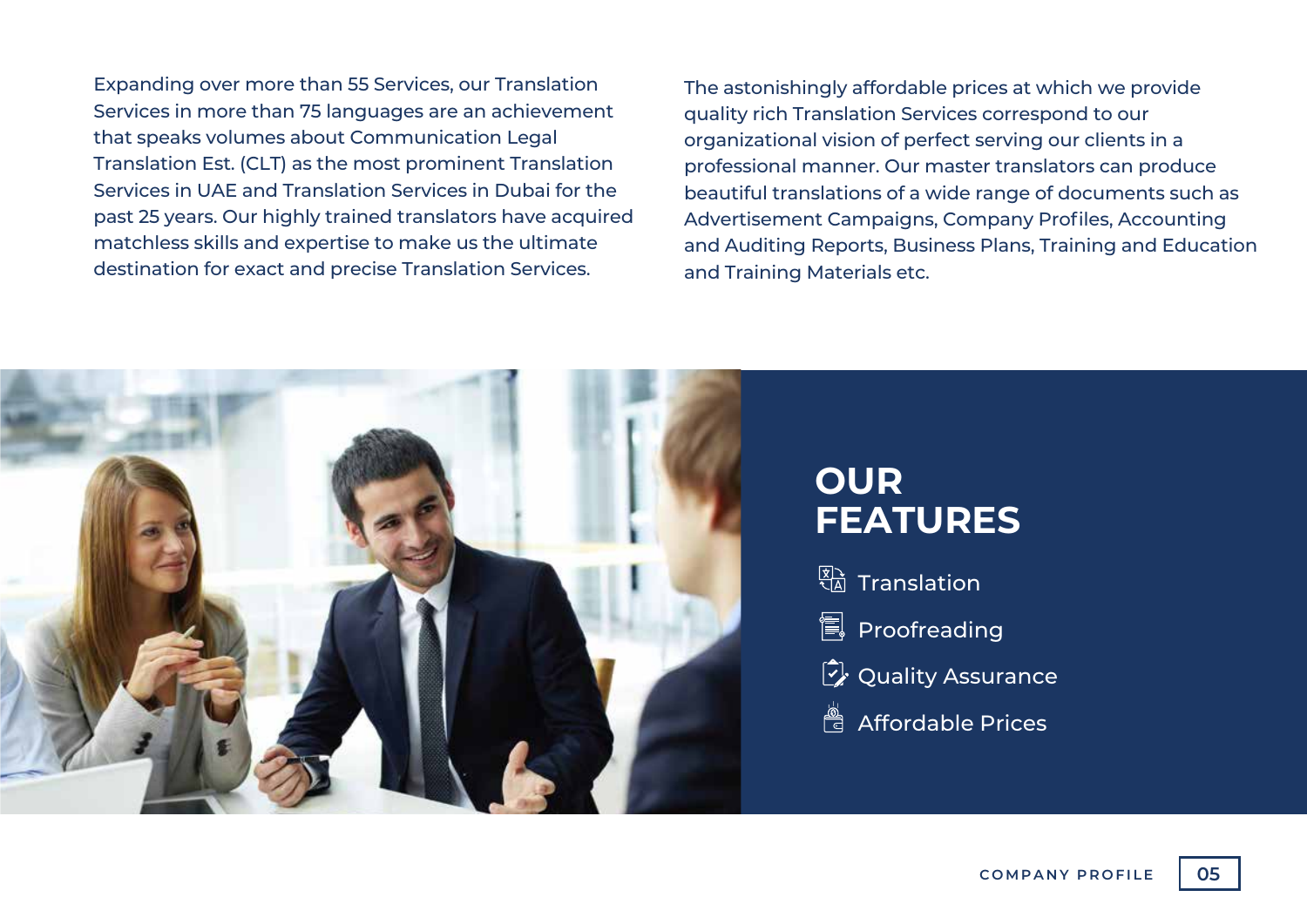## **[75+](https://communicationdubai.com/languages.php) LANGUAGES CERTIFIED BY**

## **[55+](https://communicationdubai.com/translation-services.php) SERVICES**

### **25+ YEARS [OF EXPERIENCE](https://communicationdubai.com/about-us.php)**



**The UAE Ministry of Justice**



**100% CUSTOMER Satisfaction Guaranteed** 



**AWARD WINNERS OF "Outstanding Translation Services Excellence Award"**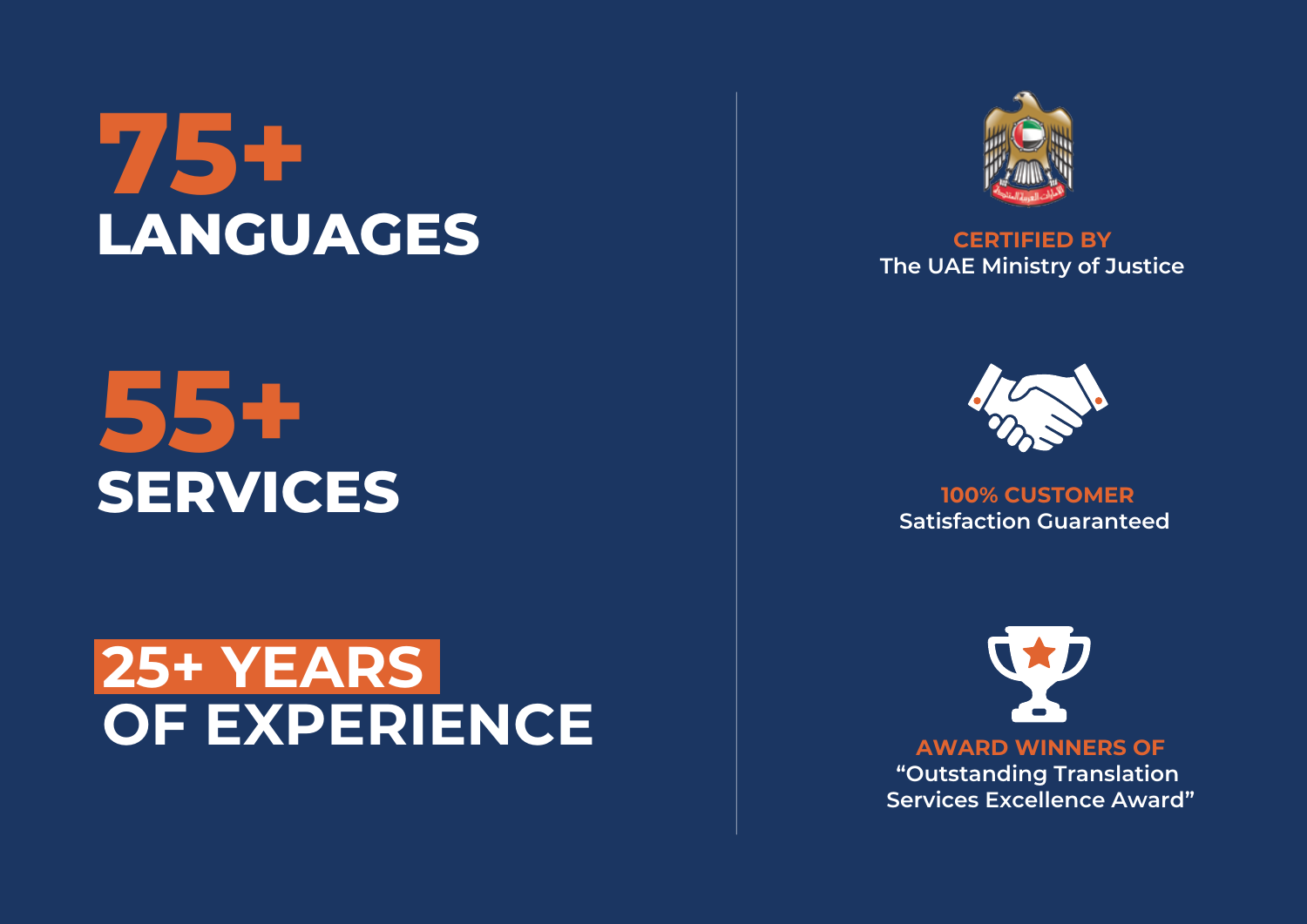#### **OUR SERVICES**

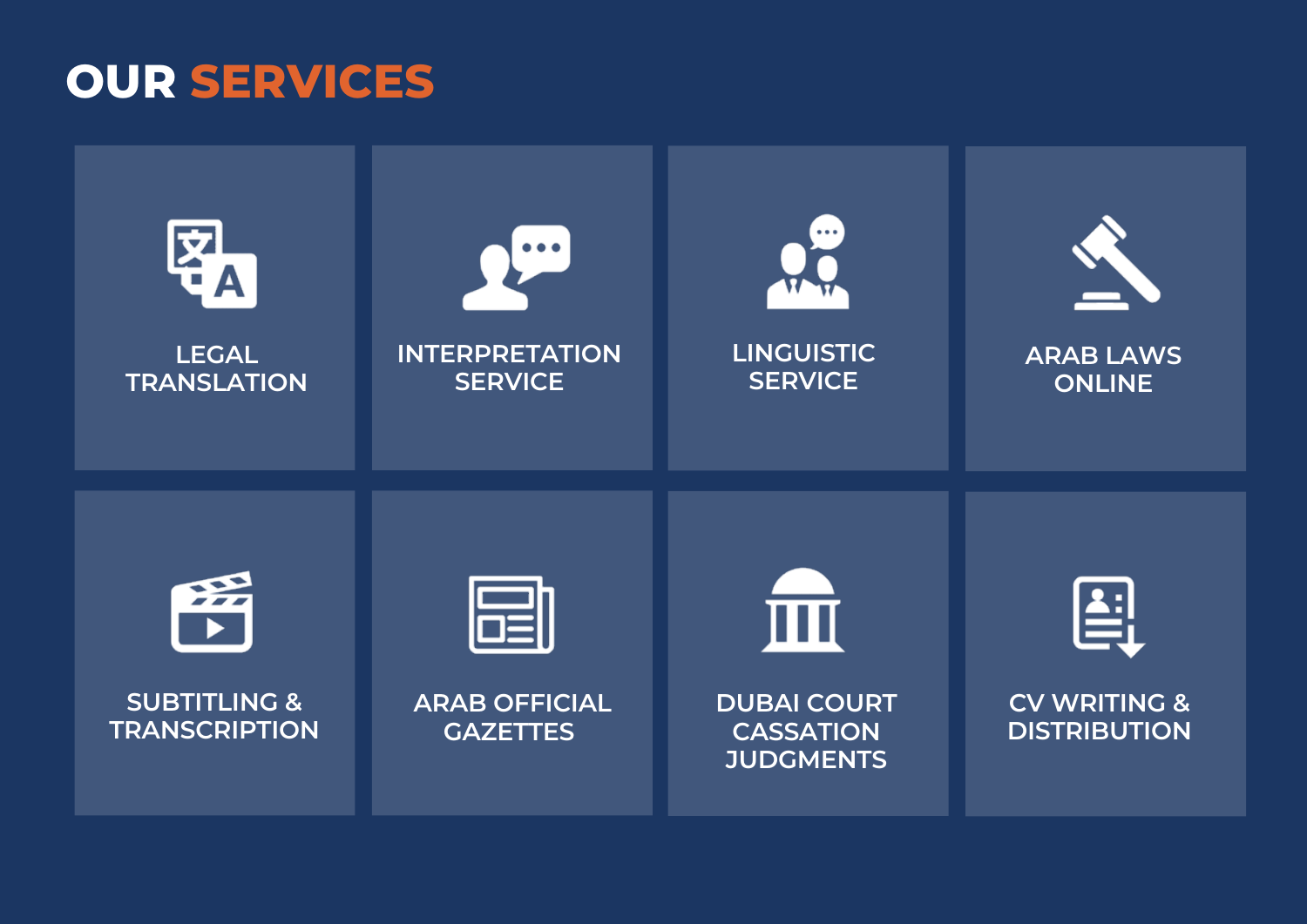#### **OUR LANGUAGES**

We provide professional translation in more than 75 languages

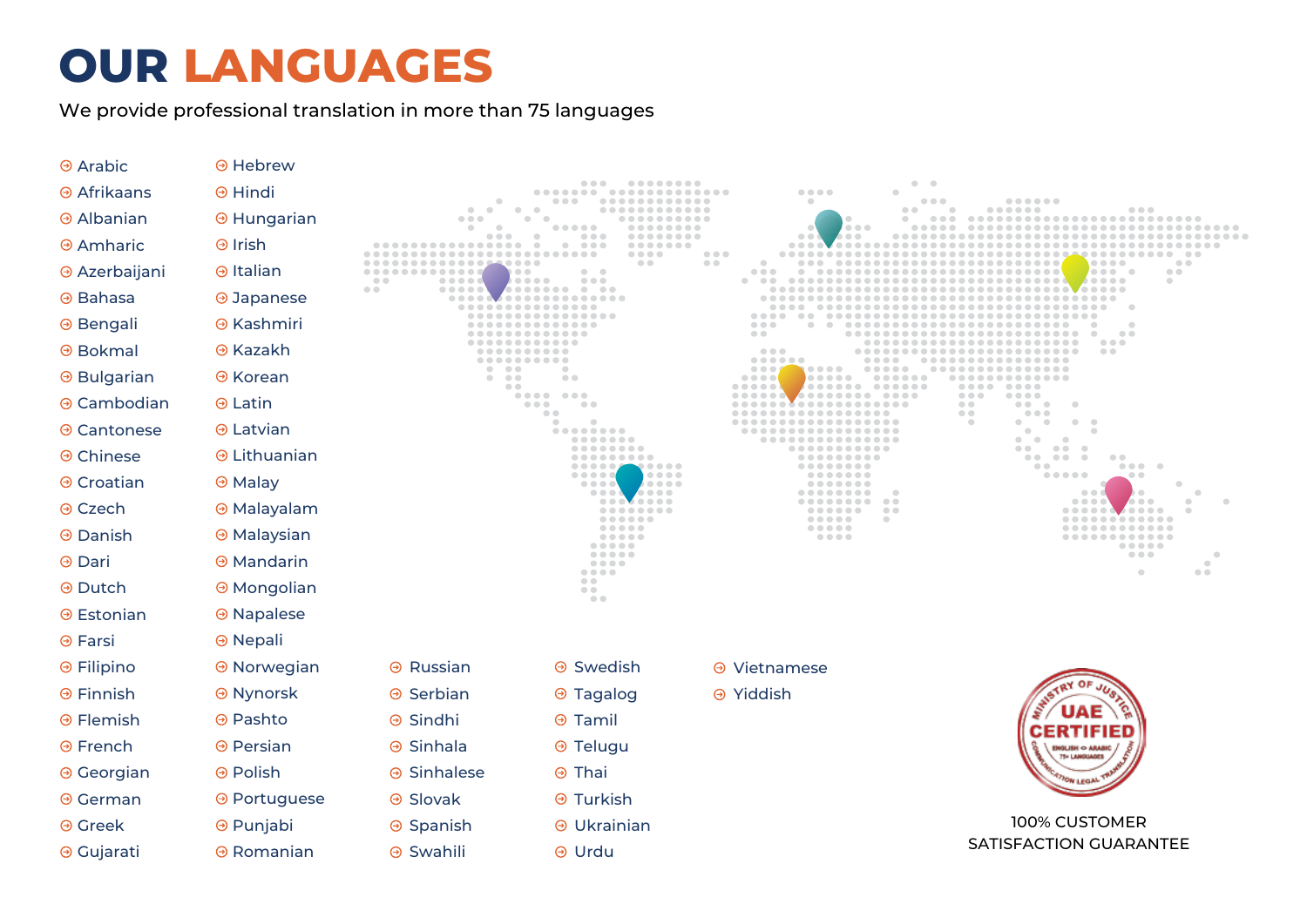# **WHAT OUR CLIENTS SAYS**



**MARK HAYES** Business Owner

I own a legal firm and my work requires speedy updates and urgent translation of a wide range of legal documents, such as pleadings court judgments, power of attorneys agreements, contract, memoranda of association, laws; etc..more



**MOHAMMED AFTAB** Brand Manager

I feel that my experience with the services offered by Communication Legal Translation Est. has been the most satisfying and rewarding one. CLT has in fact assisted me in flourishing my business just like a strategic partner would and more.



**LUKE ROGERS** CEO

A good deal of my work depends on semantically linguistically flawless and authentic translations of documents into various languages. I was having a great deal of difficulty looking for specific language skills until I discovered Communication Translation Est. in Dubai.

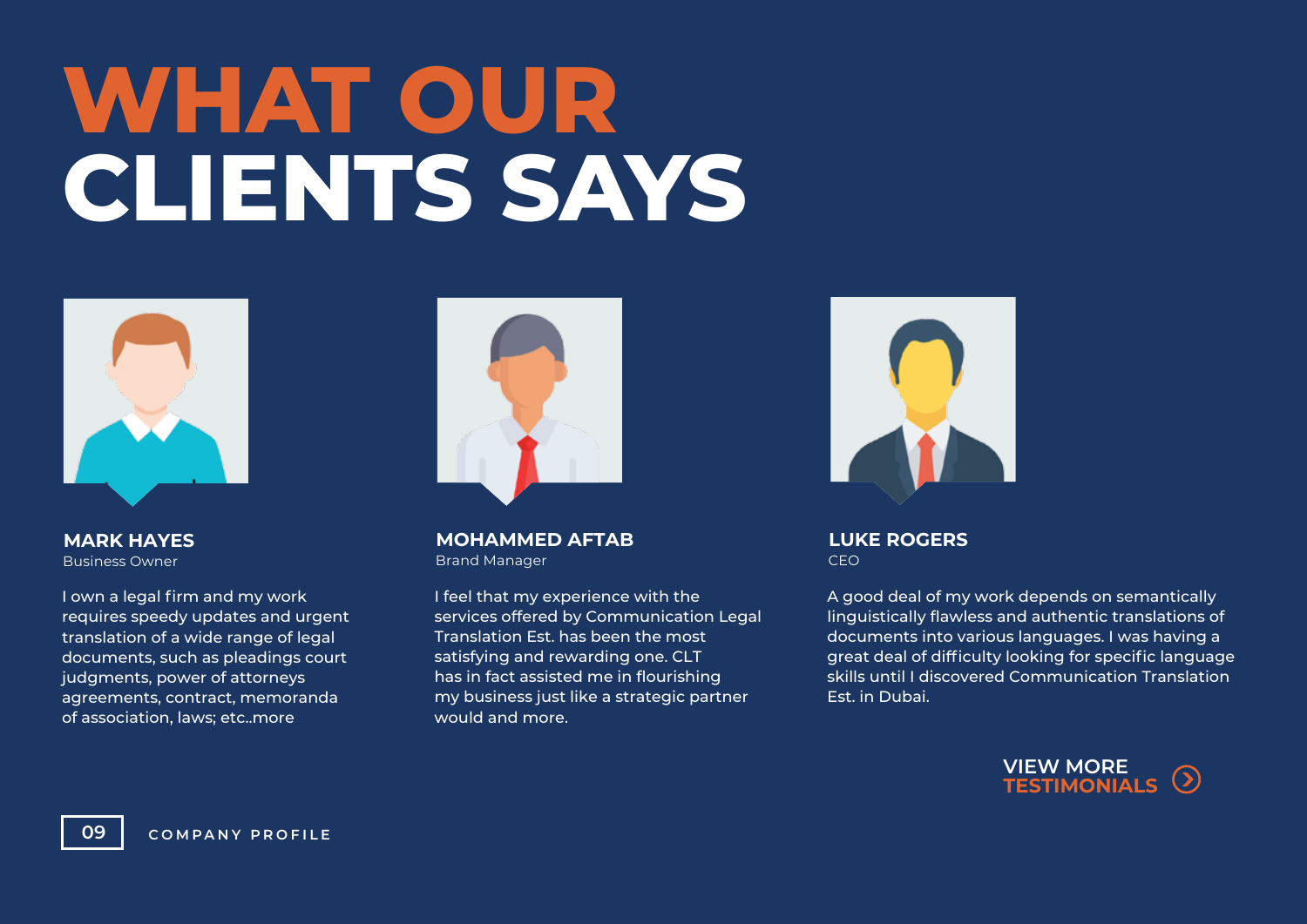#### **OUR CLIENTS**

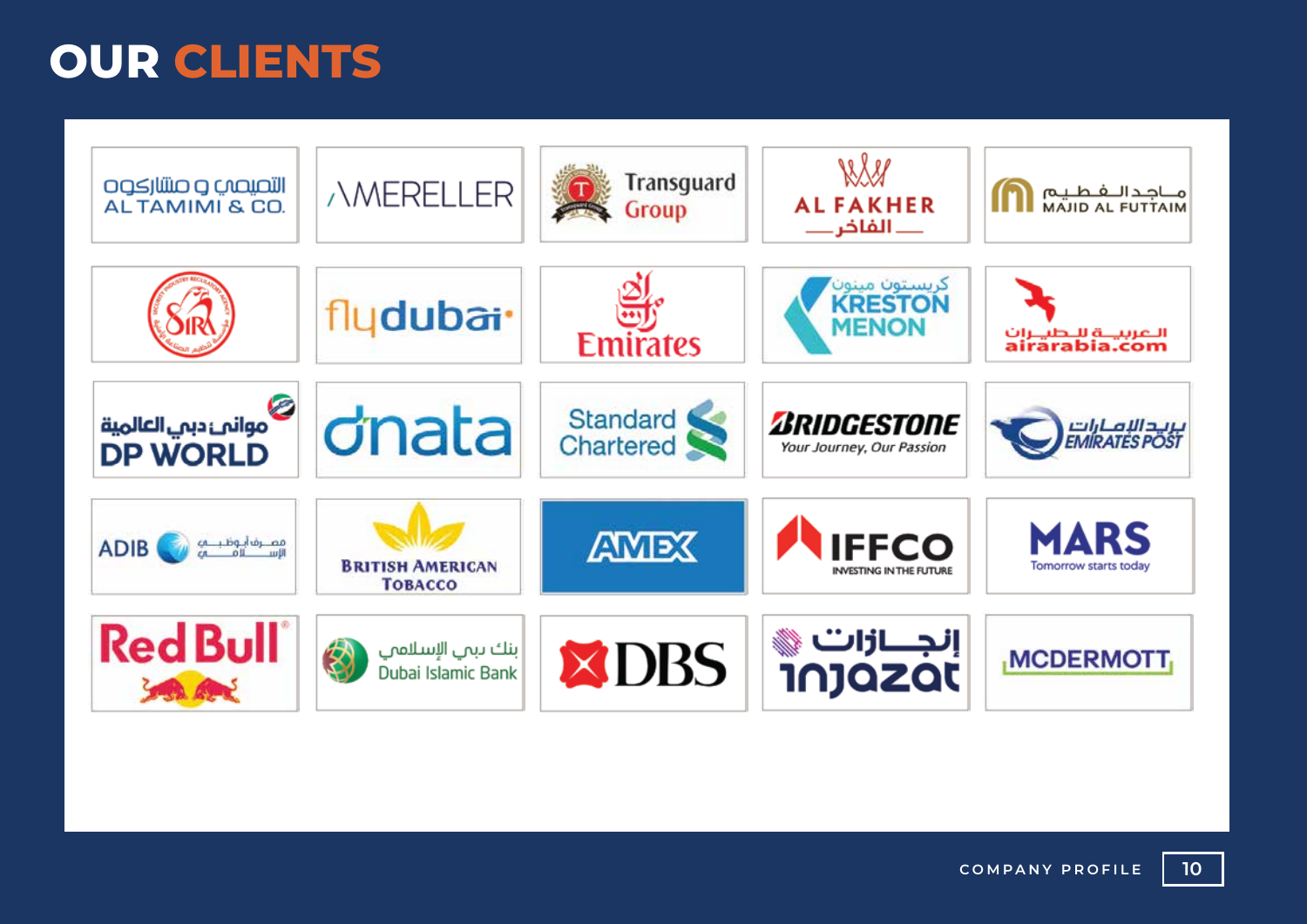#### **OUR CLIENTS**

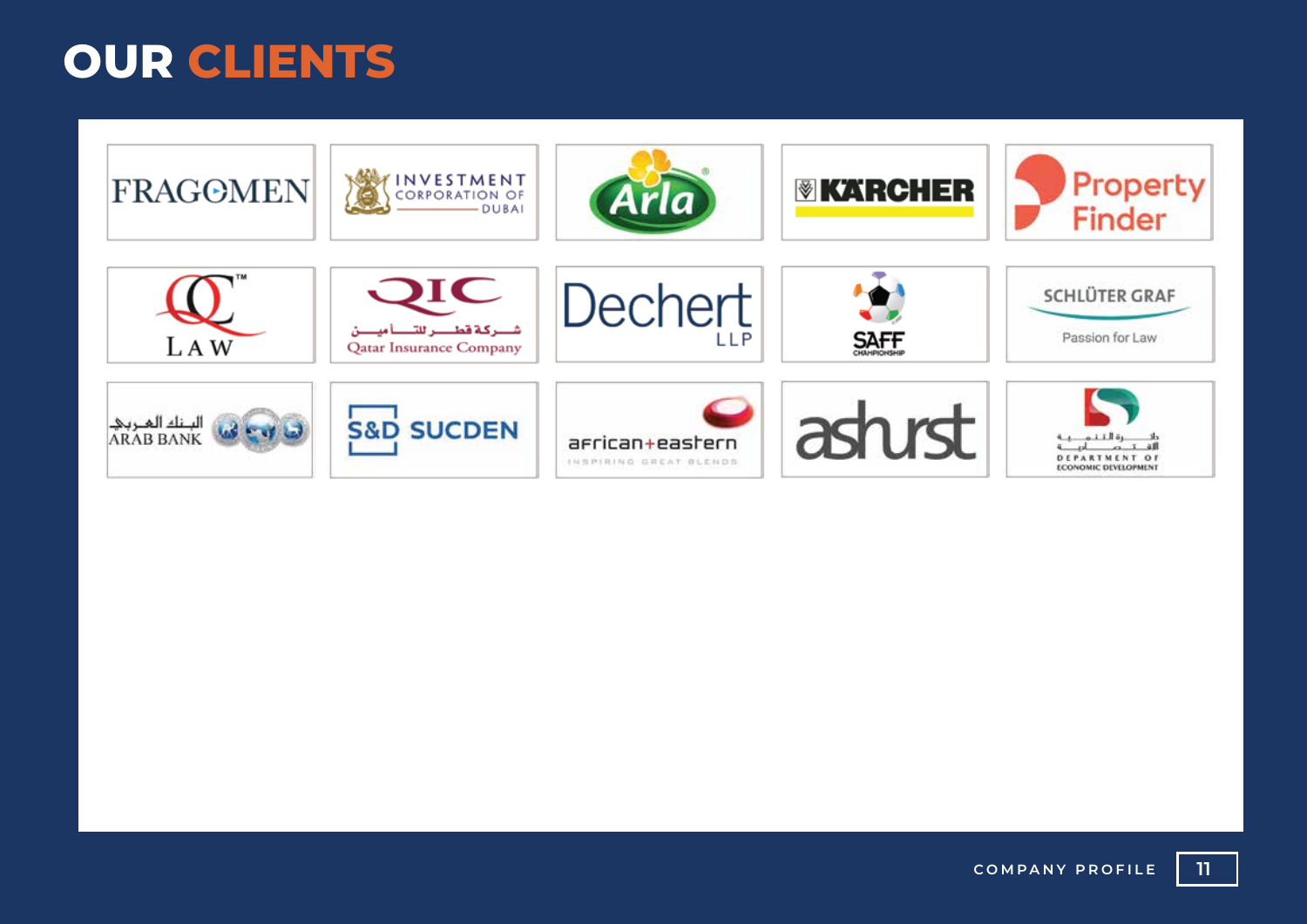



**WORDS TRANSLATED 64 MILLION WORDS**

**PROJECTS 8900 PROJECTS**

**CLIENTS 2334 CLIENTS**